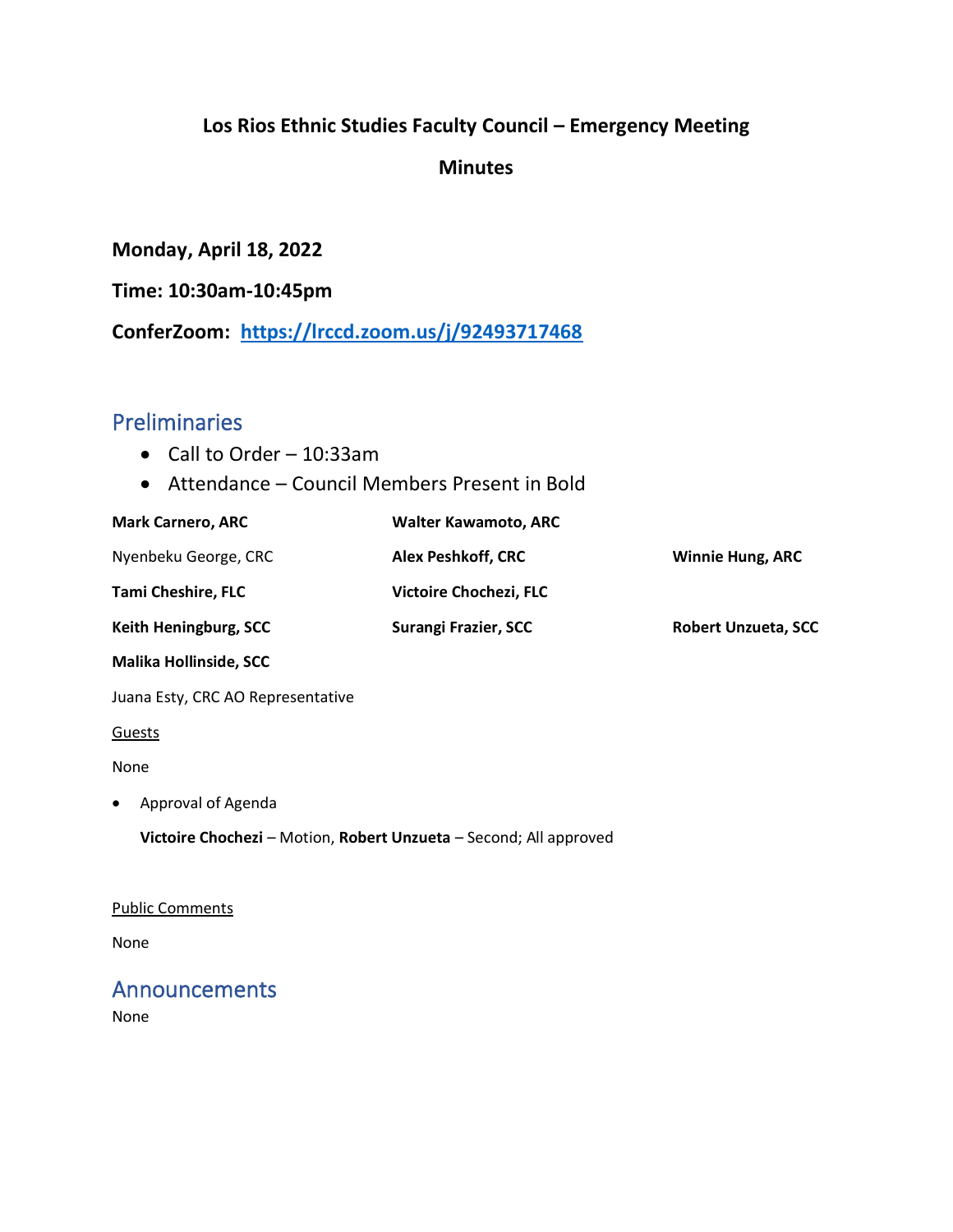## Decision Items (Council Members Vote in Chat When Called to Vote)

Note: Decisions should be discussed at one meeting and voted on in a subsequent meeting. Decision items must be made public 72 hours before a vote can be made per Brown Act.

• Proposal for the Council to continue as a subcommittee of DAS

#### **Victoire Chochezi** – Motion, **Winnie Hung, Robert Unzueta** – Second; All approved

The following members voted to approve: Mark, Walter, Alex, Winnie, Tami, Victoire, Keith, Surangi, Robert, Malika

• Revised purpose and goals proposal for the Council

**Malika Hollinside** – Motion, **Victoire Chochezi** – Second; All approved

The following members voted to approve: Mark, Walter, Alex, Winnie, Tami, Victoire, Keith, Surangi, Robert, Malika

Adjournment – 10:52am

#### **Proposed New Goals of the Los Rios District Ethnic Studies Faculty Council**

#### **New Proposed Goals of the Council**

We propose that the Los Rios Community College District Ethnic Studies Faculty Council (LRCCDESFC) continue as a subcommittee under the Los Rios Community College District Academic Senate.

In this capacity, the LRCCDESFC will be charged with the following tasks:

- 1. collaborate on the development of consistent and interdependent Ethnic Studies programs, degrees, courses and class schedules
	- Development of new courses
	- Area F Approval for all Ethnic Studies courses
	- Common Course Numbering (AB1111)
	- Transfer Model Curriculum requirements & AD-T development
	- (New Common GE Pattern AB928)
		- o AA in Ethnic Studies
		- o AA in each of the 4 Core Areas
	- Dual Enrollment & Professional Development for Teachers
	- Collaborative class scheduling
- 2. assist in efforts to increase enrollments of BIPOC students districtwide and close equity gaps within each college
	- assist in efforts to increase BIPOC student Dual Enrollment to address equity issues
	- outreach to and network with k-12 to recruit BIPOC students
- 3. assist in efforts to increase the numbers of BIPOC faculty
	- Faculty Diversity Internship Program (FDIP)
	- provide onboarding professional development opportunities for new faculty
- 4. create and provide professional development opportunities districtwide & statewide
- 5. build community & connections in the district, region, statewide and nationally through involvement with various organizations